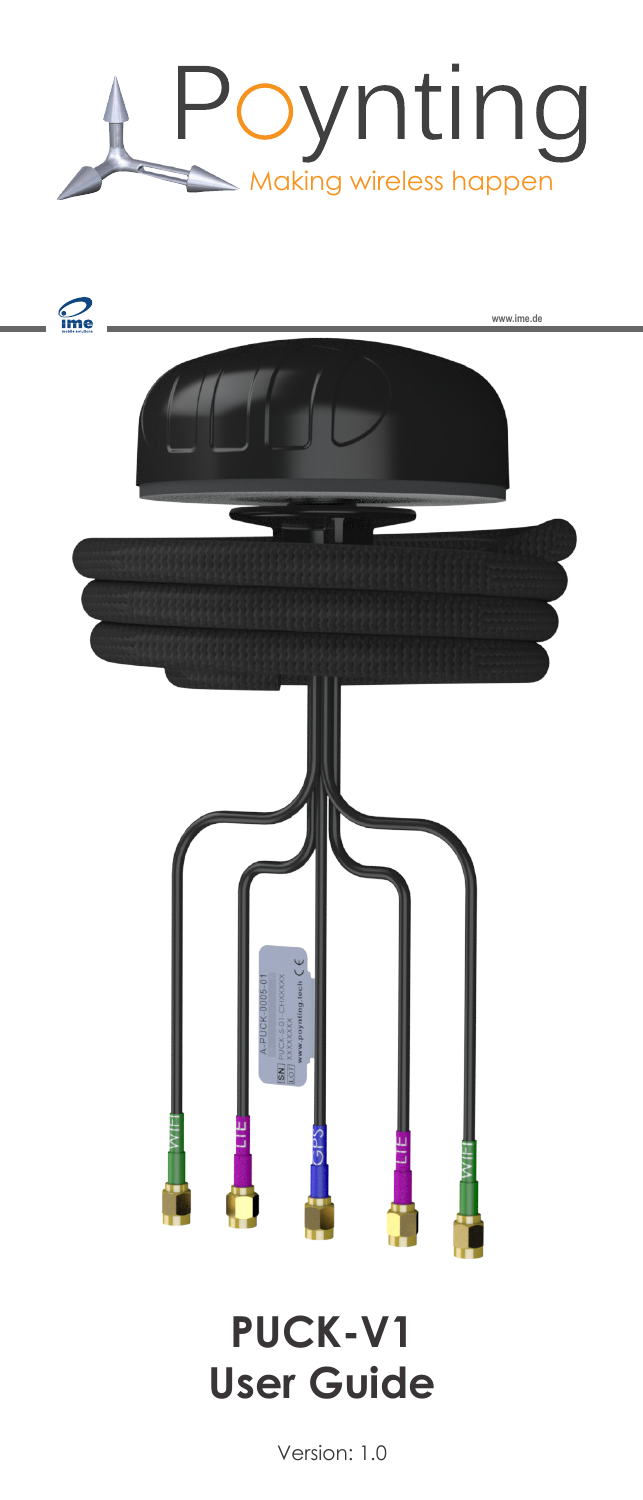|    | Index                                 |    |
|----|---------------------------------------|----|
| 1. | <b>Packing Check List</b>             | 3  |
| 2. | <b>Tools Required</b>                 | 5  |
|    | 3. Optional Accessories<br>www.ime.de | 5  |
| 4. | Introduction                          | 6  |
| 5. | Installation Instructions             | 6  |
| 6. | Antenna Installation<br>Precautions   | 11 |
| 7. | Cable Routing                         | 11 |
| 8. | Safety                                | 12 |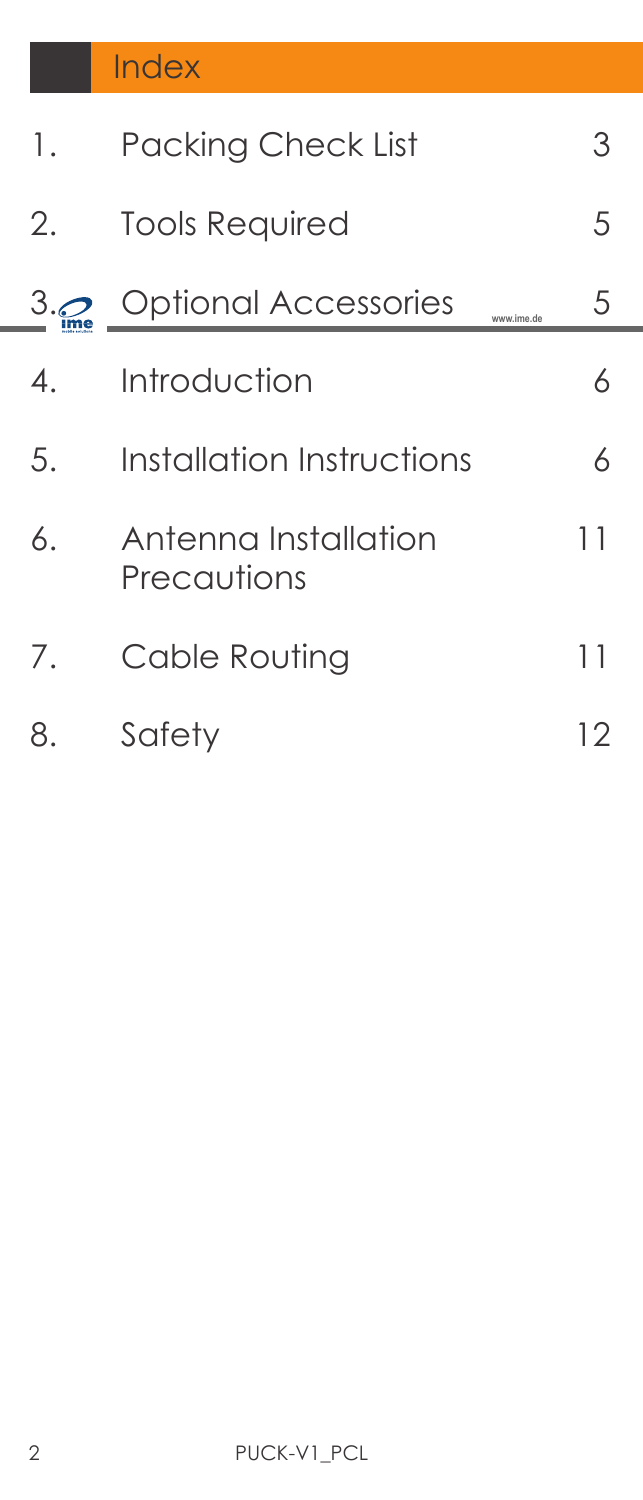#### **Packing Check List 1**

| <b>Item</b>   | Description                                              | Quantity                              |  |
|---------------|----------------------------------------------------------|---------------------------------------|--|
| $\frac{1}{2}$ | **PUCK-V1 Antenna<br>only                                | $\overline{\mathbf{1}}$<br>www.ime.de |  |
| 2.            | $M4 \times 10$ mm Flat<br>head Stainless steel<br>Screws | $\overline{4}$                        |  |
| 3.            | 10mm Threaded<br>Spigot                                  | 1                                     |  |
| 4.            | 50mm Threaded<br>Spigot                                  | 1                                     |  |
| 5.            | Magnetic Base                                            | 1                                     |  |
| 6.            | Pole/ wall mount<br>bracket                              | 1                                     |  |
| 7.            | Plastic Nut                                              | 1                                     |  |
| 8.            | Adhesive Foam seal                                       | 1                                     |  |
| 9.            | <b>Grip Extenders</b>                                    | $5*$                                  |  |
| 10.           | $SMA(f)$ to RP-<br>SMA(m) Adapter                        | $2^*$                                 |  |

*\* Quantity will differ with different versions*

*\*\* Antenna will differ with different versions*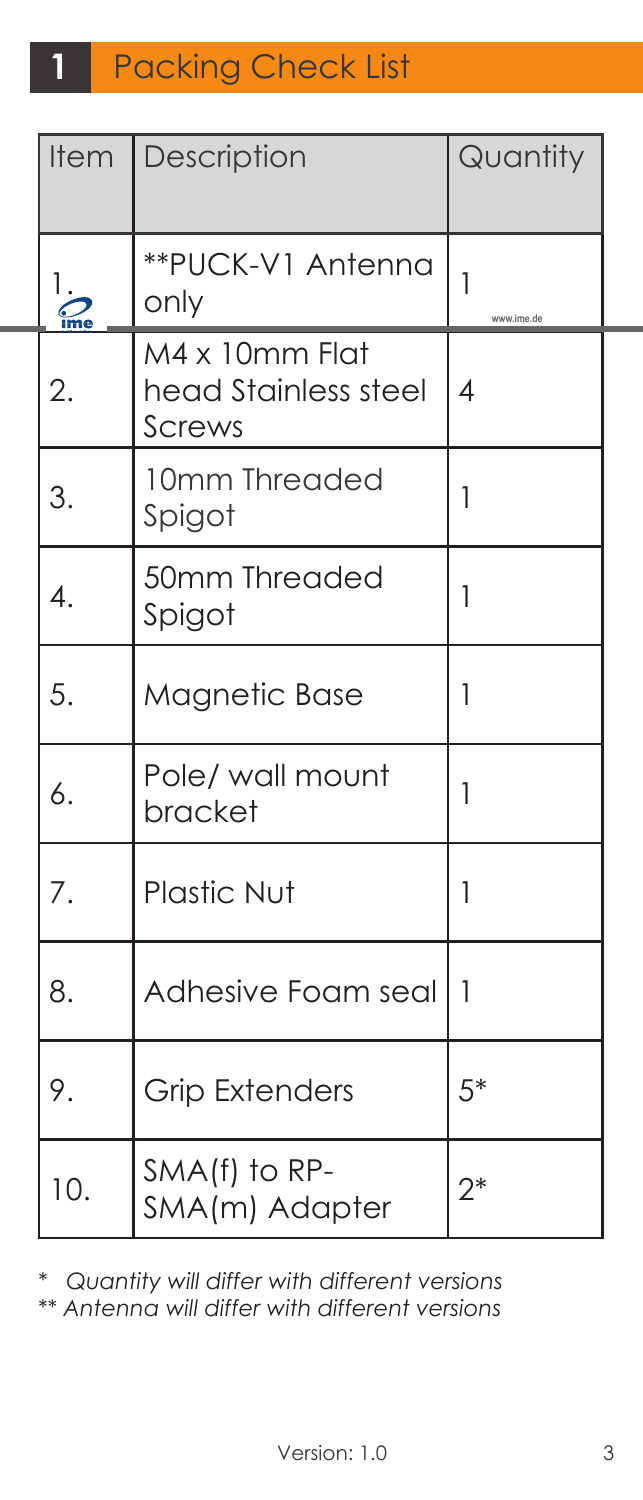٦

| The appearance of each component                   |                                   |  |  |
|----------------------------------------------------|-----------------------------------|--|--|
| is<br><sup>is</sup> nπ <del>α</del>                | AHA<br>$\bigoplus_{\text{me.de}}$ |  |  |
|                                                    |                                   |  |  |
| <b>M4x10mm Flat head Stainless</b><br>steel Screws | (N<br>( Qu                        |  |  |
| 10mm Threaded Spigot                               |                                   |  |  |
| <b>50mm Threaded Spigot</b>                        |                                   |  |  |
| <b>Magnetic base</b>                               |                                   |  |  |
| Pole/wall mount bracket                            |                                   |  |  |
| <b>Plastic Nut</b>                                 |                                   |  |  |
| <b>Adhesive foam seal</b>                          |                                   |  |  |
| *SMA(f) to RP-SMA(m)<br><b>Adapters</b>            |                                   |  |  |
| <b>Grip Extenders</b>                              |                                   |  |  |

*<sup>\*</sup>Antenna with Wi-Fi only*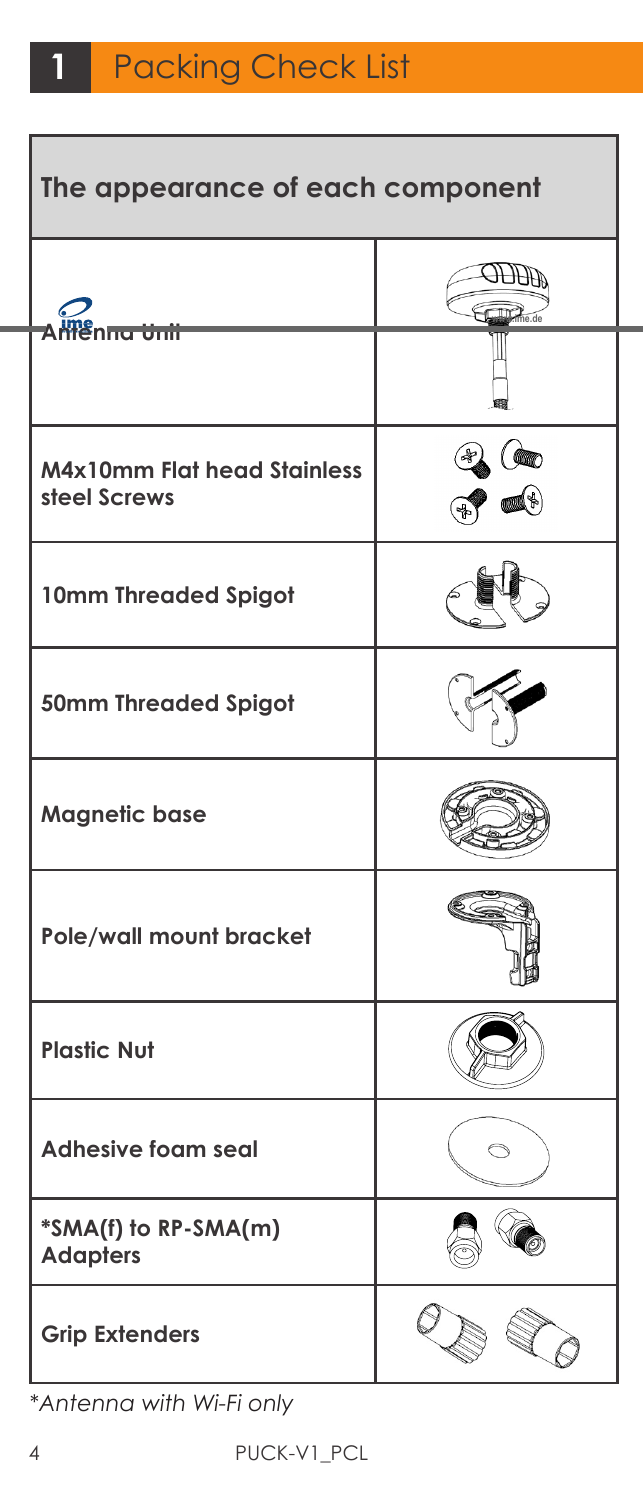| <b>Item</b>                |                                                                              |  |  |  |
|----------------------------|------------------------------------------------------------------------------|--|--|--|
| Safety goggles<br>$\Omega$ | Drills (Pilot drill (3mm)<br>and Hole saw (22mm)<br>or step drill (4  22mm)) |  |  |  |
|                            | exxxxx                                                                       |  |  |  |
| <b>Masking tape</b>        | <b>Hand drilling machine</b>                                                 |  |  |  |
|                            | 戶                                                                            |  |  |  |
| Centre punch               | Hammer                                                                       |  |  |  |
| ⊲                          |                                                                              |  |  |  |
| 27mm spanner/<br>wrench    | <b>Drilling template</b><br>(www.poynting.tech/downloads)                    |  |  |  |
|                            | 020.00                                                                       |  |  |  |

**3** Optional Accessories

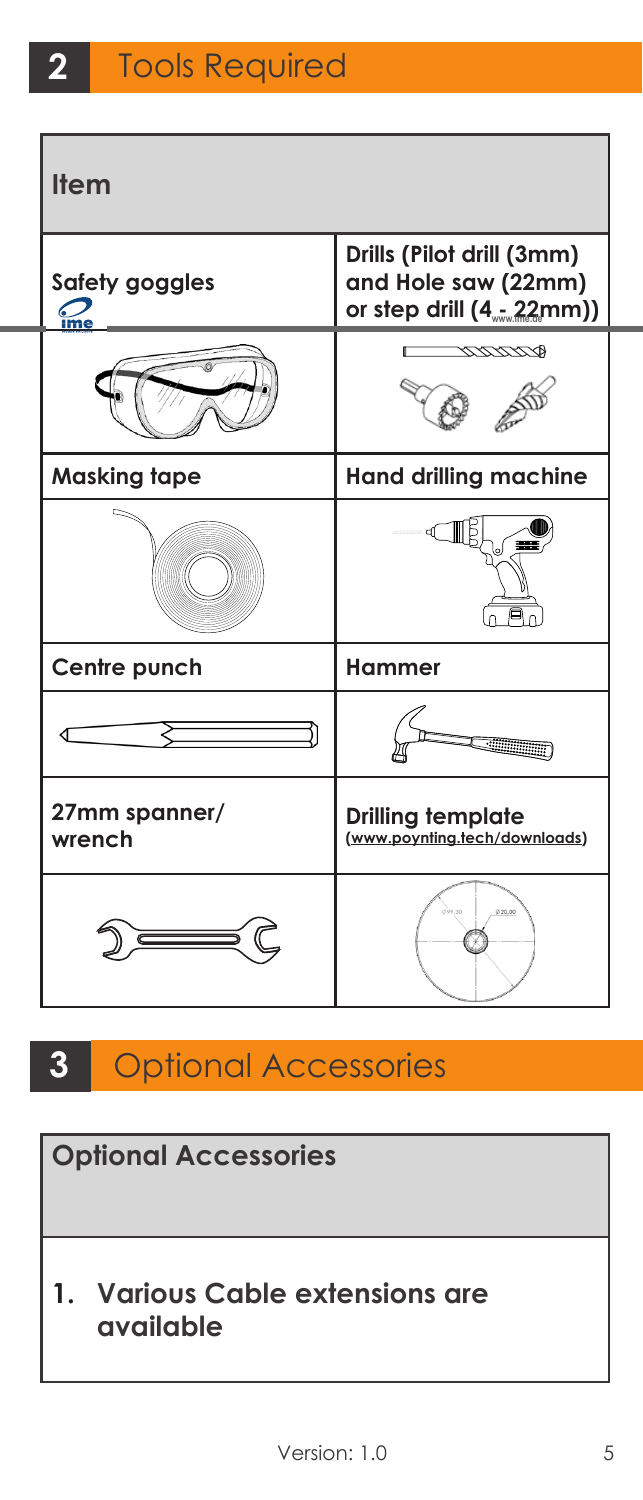This User Guide provides information on the installation instructions of the PUCK-V1 antenna.

# **5** Installation Instructions

# **Threaded Spigot Mounting**

**www.ime.de**

Use the Drill template below or download the 1:1 drill template from http://www.poynting.tech/downloads.

- Choose the mounting location carefully and a position at least 50cm from heat sources, with a clear line of sight to the sky.
- Once you have decided on the location and checked that there are no obstructions such as cables or channels below the mounting surface, for the fastening nut and cables to pass through, use the downloaded 1:1 drill template to mark the mounting location.
- To prevent the marking tool or drill sliding off course, use masking tape over the drilling point to help hold the drill point in place. The masking tape also prevents hot shavings from the drill or hole saw which could penetrate and damage the painted surface.
- Clean the entire surface on which you plan to mount the antenna. Cleaning is done so as not to damage the vehicle's paint and to ensure good contact of the foam surface to the mounting area.
- Alcohol wipes can be used to remove oil and dirt from the surface.
- The 10mm Threaded Spigot should be used to secure the antenna to a surface structure of 10mm thickness or less. Likewise, the 50mm Threaded Spigot should be used to secure the antenna to a surface structure of 50mm thickness or less.

## **Securing the antenna**

- Fasten the required spigot with the Flat head screws.
- Clean the plastic surface of the antenna base and threaded spigot.
- Peel off one of the wax paper layers from the foam seal and stick the foam seal to the plastic surface.
- Carefully slide the cable through the hole.
- Peel off the second wax paper layer and firmly press the antenna down onto the surface.
- Tighten the nut so that it compresses the foam seal.

*Note: Be careful not to over tighten the nut.*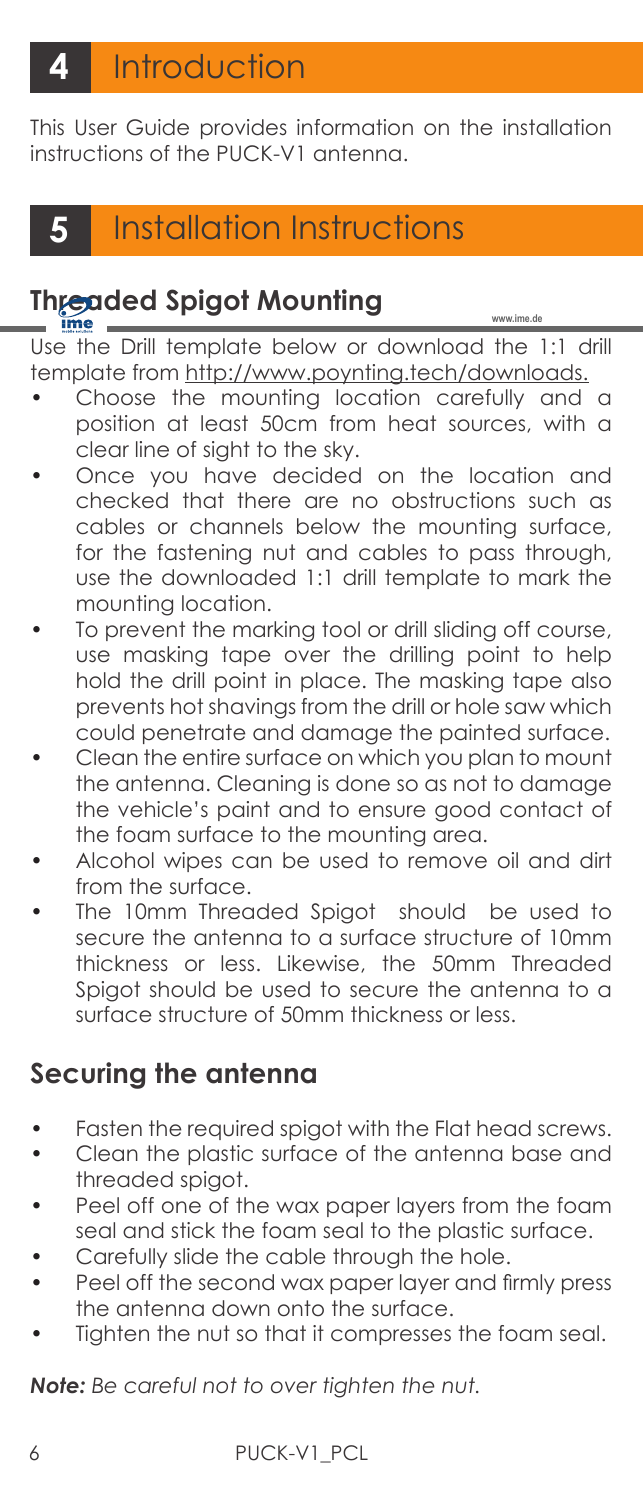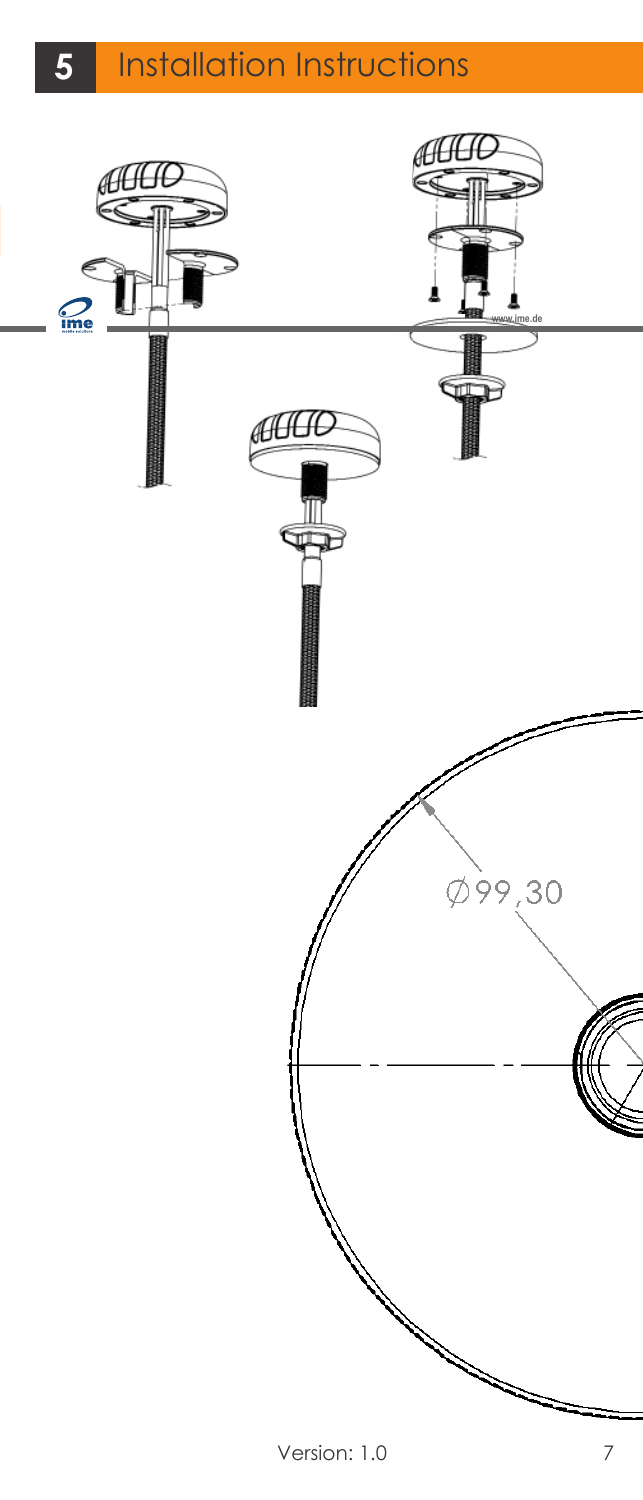

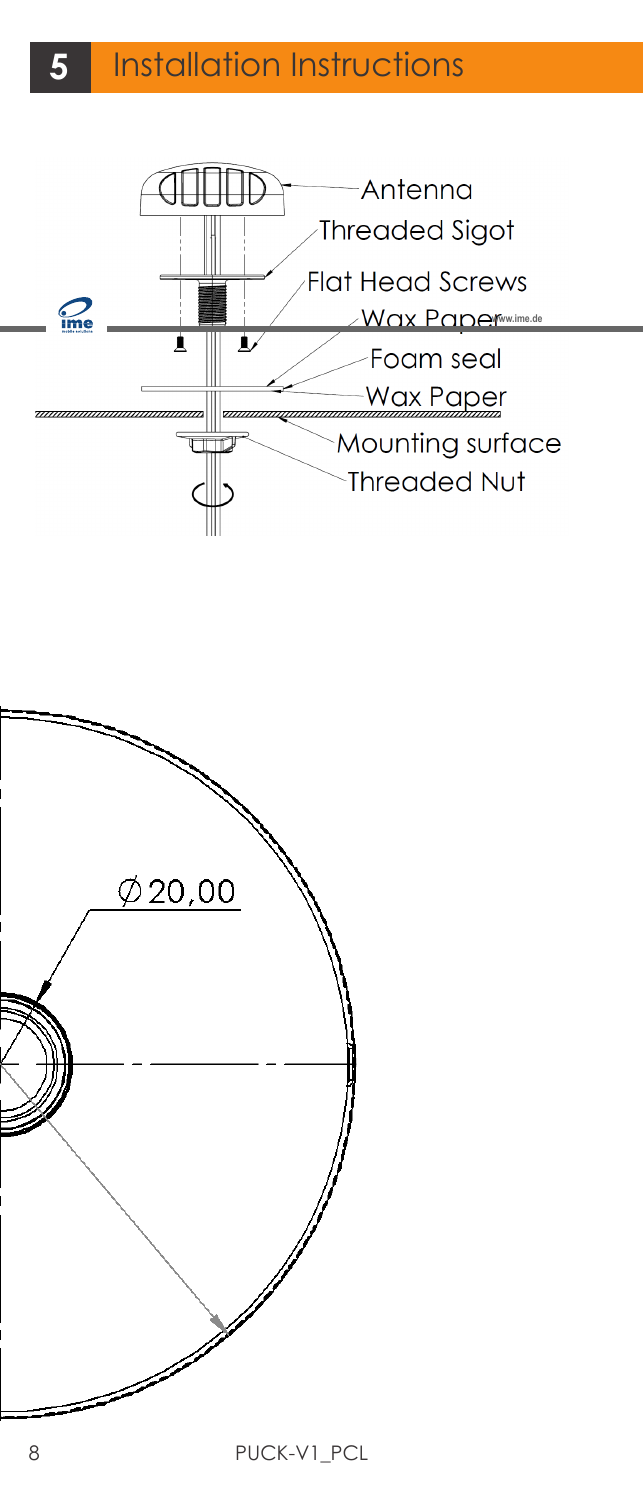#### **Surface mounting**

- Clean the entire surface on which you plan to place the antenna.
- Remove nut, foam seal and Short spigot from antenna.
- Secure the magnetic base to the antenna with flat head screws. **www.ime.de**
- <u>.</u><br>Place antenna onto maanetic surtace.
- Route the cable as required.

#### **Magnetic base**



Magnetic surface for Optional Magnet Base kit installation

### **Adhesive mounting**

- Clean the entire surface on which you plan to stick the antenna.
- Remove ut, foam seal and Short spigot from antenna.
- Secure the magnetic base to the antenna with flat head screws.
- Peel off the wax paper layer and stick the foam seal to the magnetic base.
- Peel off the second wax paper layer and firmly press the antenna down onto the surface.
- Route the cable as required.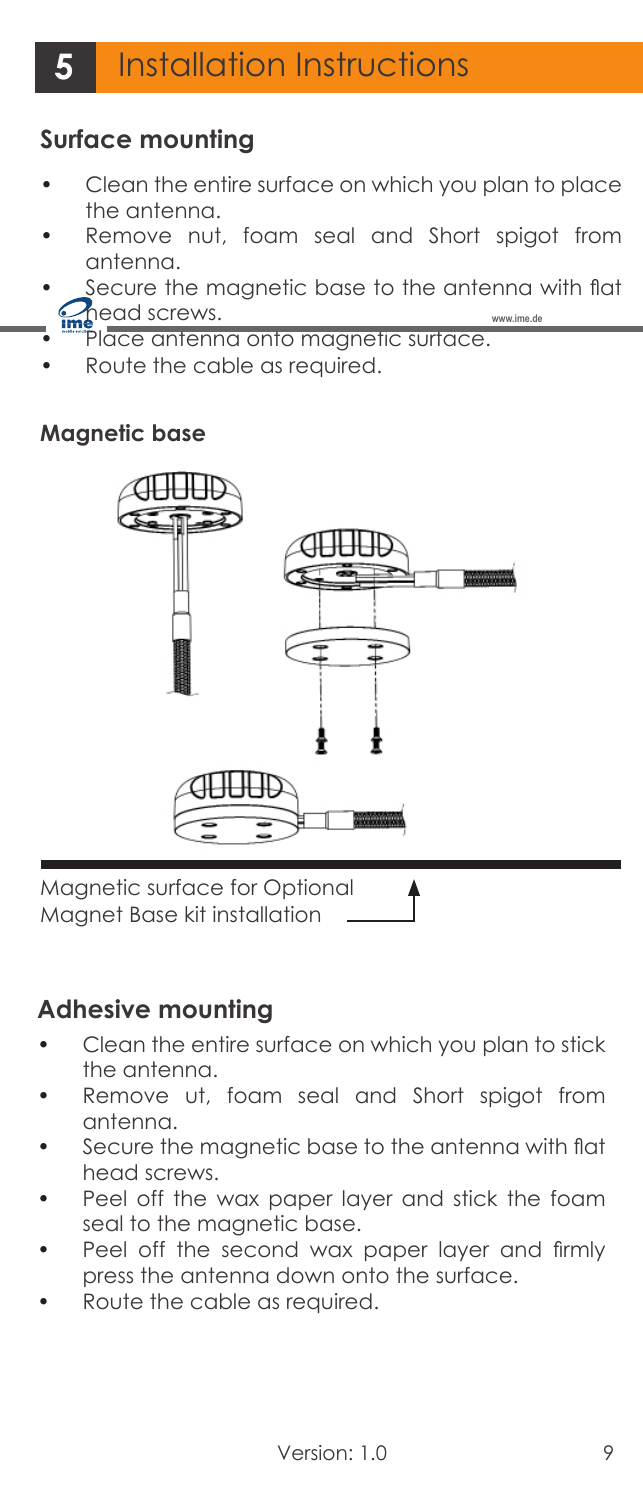

#### **Pole Mounting**

- Lay the antenna out at the installation site.
- Attach the bracket onto the base of the antenna using 4 Flat head screws.
- Secure the cable tie or hose clamp around the bracket and pole until the bracket is secured to the pole.

### **Vertical Pole Mounting**

Internal Pole Mount External Pole Mount



## **Wall Mounting**

- Select a suitable place for mounting the antenna
- Using the wall mount bracket as a guide, mark two points to drill on the wall. Use a Ø6mm masonry drill bit to drill the marked points.
- Use a masonry drill bit to drill a cable entry hole to fit the connector.
- Place the bracket over the two holes and line up the holes in the bracket with the holes in the wall.
- Insert the two knock-in screws to mount the bracket to the wall.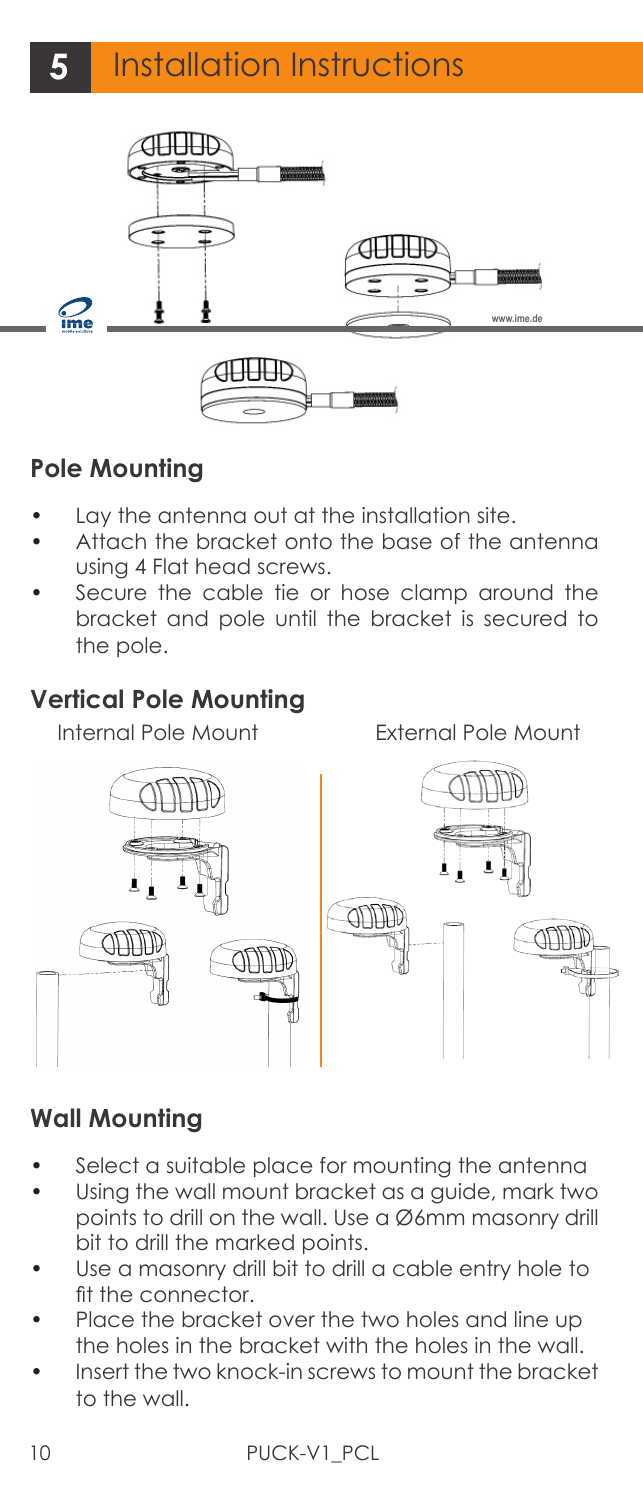

# **6** Antenna Installation Precautions

- Place the antenna at the highest point possible and ensure that there aren't any surrounding obstructions to the antenna.
- In order to avoid communication interference, ensure that the antenna is placed at least 0.5m away from other antennas and metal objects.
- Avoid installing the antenna near a chimney, as the smoke and soot emitted by the chimney can obstruct the signal level achieved by the antenna.
- Install the antenna away from heat sources and flammable gases.

## **7** Cable Routing

- Avoid wrapping the cables around the pole. Route the antenna cables straight down the inside of the pole to avoid using extra equipment such as cable ties.
- Use the minimum cable length required. Do not run more cable than needed to ensure minimum cable losses are achieved.
- Never pull on the cable connectors; pull only on the cable ensuring the cable is not under tension.
- The allowable cable bend radius is 30mm.
- Cover connector with insulation tape before threading them through a hole.